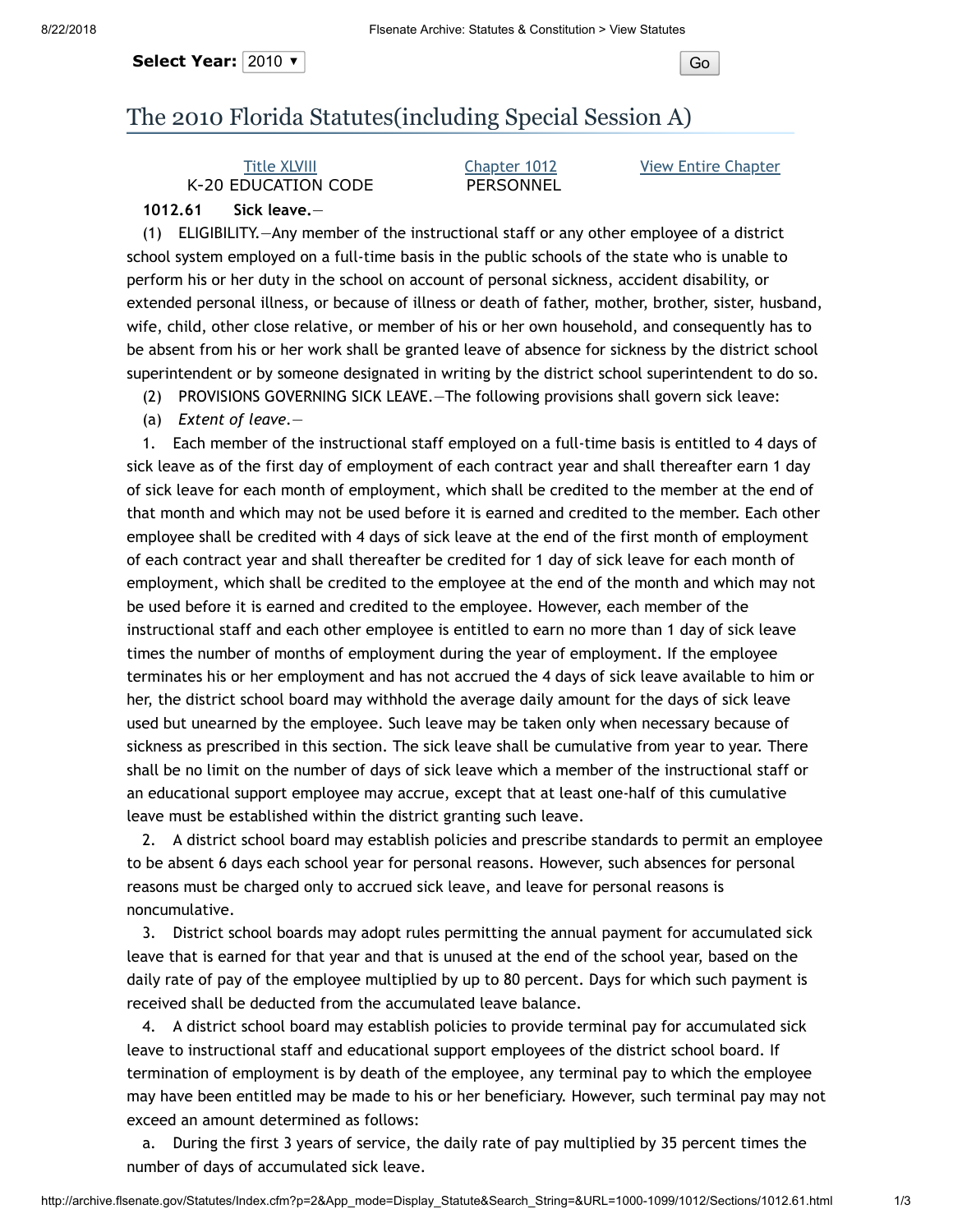b. During the next 3 years of service, the daily rate of pay multiplied by 40 percent times the number of days of accumulated sick leave.

c. During the next 3 years of service, the daily rate of pay multiplied by 45 percent times the number of days of accumulated sick leave.

d. During the next 3 years of service, the daily rate of pay multiplied by 50 percent times the number of days of accumulated sick leave.

e. During and after the 13th year of service, the daily rate of pay multiplied by 100 percent times the number of days of accumulated sick leave.

5. A district school board may establish policies to provide terminal pay for accumulated sick leave to any full-time employee of the district school board other than instructional staff or educational support employees. If termination of the employee is by death of the employee, any terminal pay to which the employee may have been entitled may be made to the employee's beneficiary. For purposes of computing the amount of terminal pay for accumulated sick leave, sick leave accrued after June 30, 2004, shall be compensated at no more than the daily rate of pay applicable at the time the sick leave was earned.

(b) *Claim must be filed.*—Any district school board employee who finds it necessary to be absent from his or her duties because of illness, as defined in this section, shall notify his or her immediate supervisor, if possible, before the beginning of the workday on which the employee must be absent or during that day, except for emergency reasons recognized by the district school board as valid. Any district school board employee shall, before claiming and receiving compensation for the time absent from his or her duties while absent because of sick leave as prescribed in this section, make and file within 5 working days following his or her return from such absence with the district school superintendent of the district in which he or she is so employed a written certificate which shall set forth the day or days absent, that such absence was necessary, and that the employee is entitled or not entitled to receive pay for such absence in accordance with the provisions of this section; however, the district school board of any district may adopt rules under which the district school superintendent may require a certificate of illness from a licensed physician or from the county health officer.

(c) *Compensation.*—Any employee having unused sick leave credit shall receive full-time compensation for the time justifiably absent on sick leave, but no compensation may be allowed beyond that which may be provided in subparagraph (2)(a)4.

(d) *Expenditure authorized.*—District school boards may expend public funds for payment to employees on account of sickness. The expending and excluding of such funds shall be in compliance with rules adopted by the Department of Management Services pursuant to chapter 650.

(e) *Use by family member.*—Each district school system must provide a policy under which a district employee may authorize his or her spouse, child, parent, or sibling who is also a district employee to use sick leave that has accrued to the authorizing employee. In developing the policy, the district school board must provide that the recipient may not use the donated sick leave until all of his or her sick leave has been depleted, excluding sick leave from a sick leave pool, if the recipient participates in a sick leave pool. Donated sick leave under this paragraph shall have no terminal value as provided in this subsection.

(3) SICK LEAVE POOL.—Notwithstanding any other provision of this section, a district school board, based upon the maintenance of reliable and accurate records by the district school system showing the amount of sick leave which has been accumulated and is unused by employees in accordance with this section, may, by rule or collective bargaining agreement, establish one or more plans allowing participating full-time employees of a district school system to pool sick leave accrued and allowing any sick leave thus pooled to be disbursed to any participating employee who